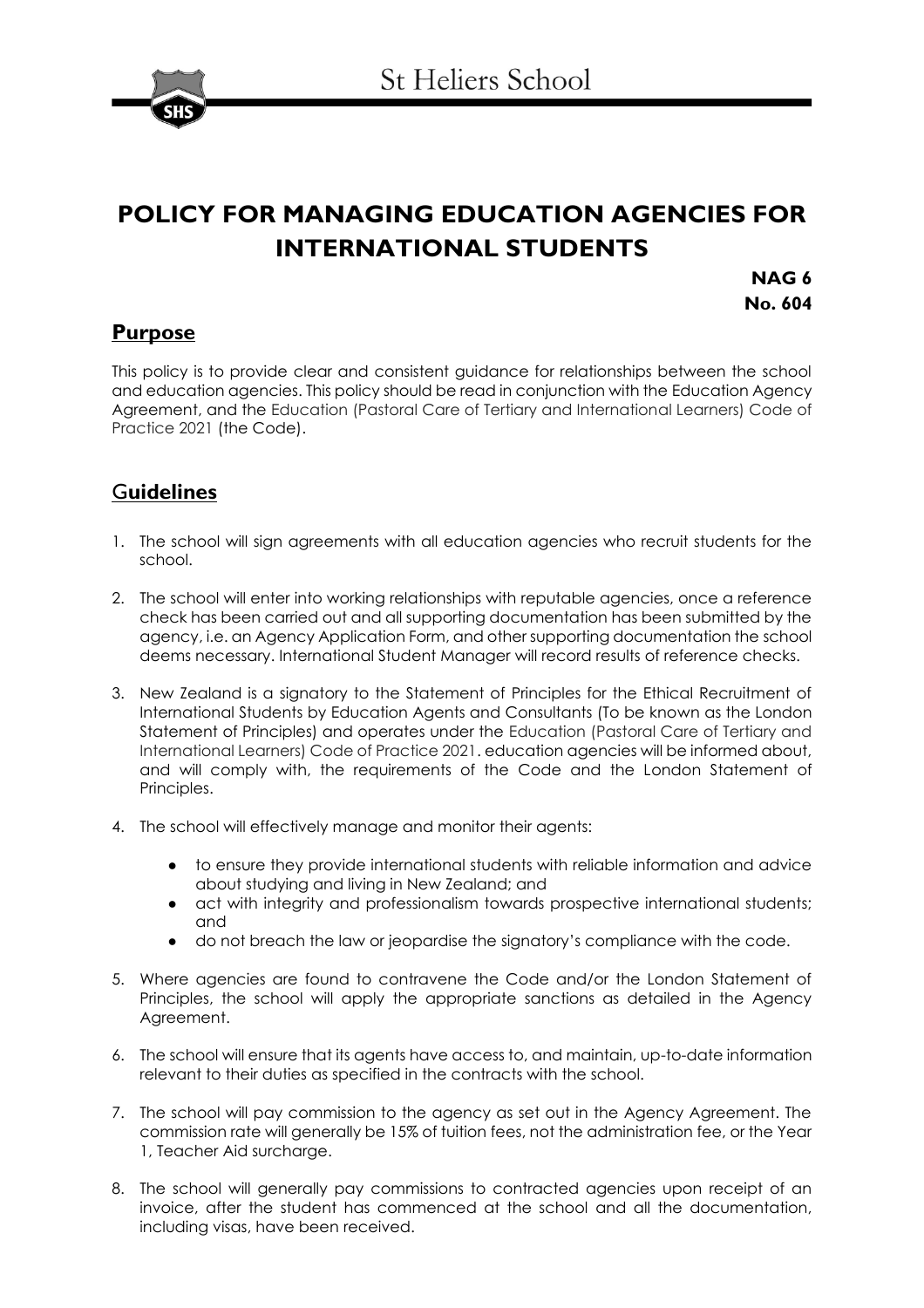- 9. The school will have no obligation to pay commission fees to any agency with whom the school does not have a signed Agency Agreement.
- 10. The school will review the conduct and performance of its agencies as a part of the annual self-review. The school will collect and record appropriate evidence of agency reviews.
- 11. The staff member in charge of international education will report directly to the school Principal on the performance of the school's contracted agencies and report any breaches of the Code that may lead to the termination of an agency contract.